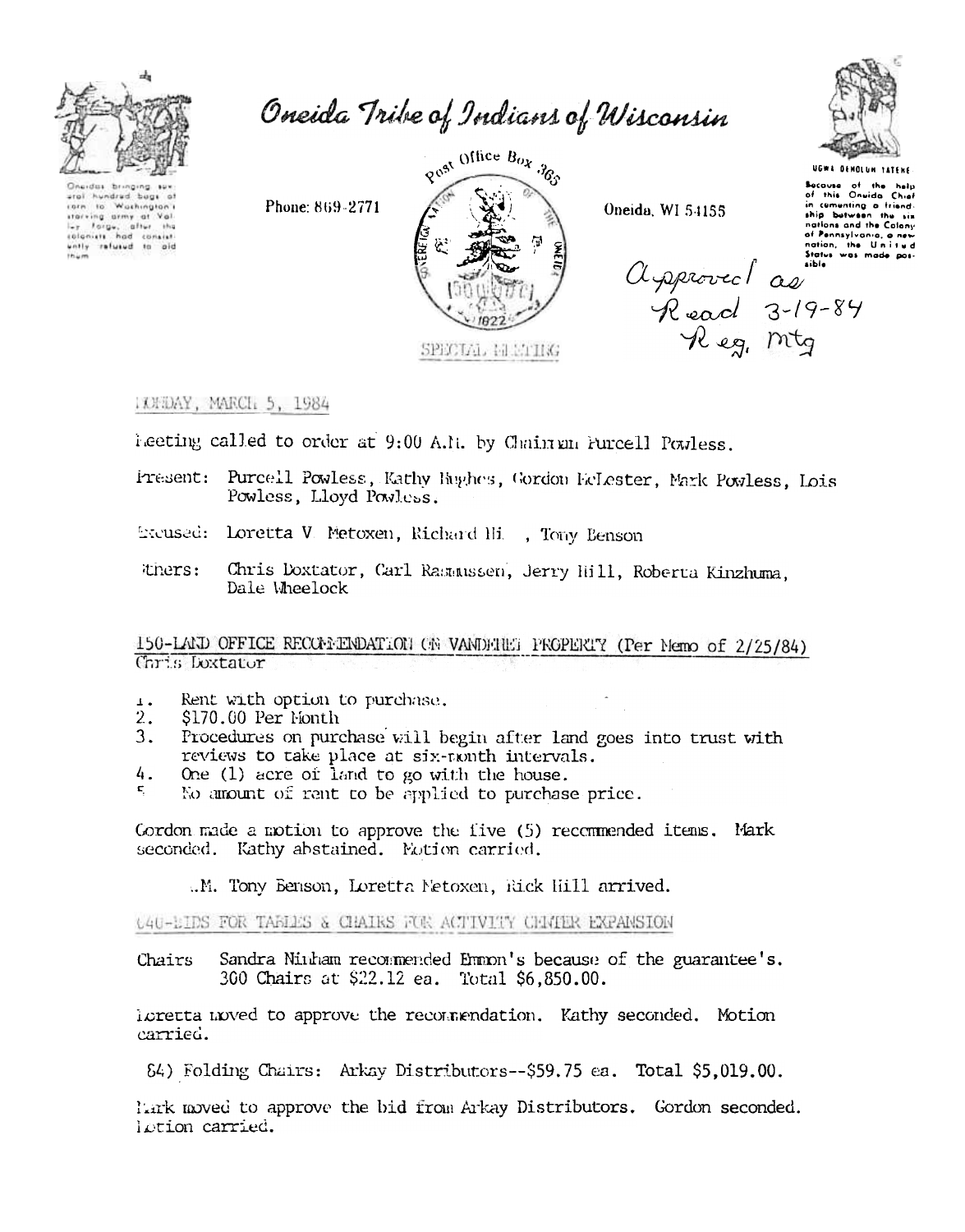Oneida Tribe of Indians of Misconsin Special Meeting - Parch 5, 1984 Page 2

# 060-TRAVEL REQUEST - Loretta Fetoxer

loretta requested authorization to travel to Tulsa, OK to attend the Fifth National Indian Conference on Aging on Natch 28, and 29, 1984. Lloyd moved to approve. Rick seconded. (Lloyd, Rick, Cordon), voted yes. (Tony, Kathy) voted against. (Nark, Lois, Loretta, abstained). Notion carried.

060-TRAVEL REQUEST/PERSONAL DAY + Lloyd wit

Lloyd requested travel, retroactive for an American Lutheran Church Development Assistance Program Connittee meeting on March 1-4, 1984, in liami, FL, and also requested a personal day on March 6, 1984. Rick moved to approve. Loretta seconded. Lloyd abstained. Motion carried.

# 220-ONEIDA CHILD PROTECTIVE BOARD MMMBERS SELECTION RESOLUTION #3-5-84-A

The Oneida Child Protective Board met on February 29, 1984, with a quorum present. Debra Powless was recommended to serve on the Oneida Child Protective Board. Rick Hill moved to adopt Resolution #3-5-84-A which appoints Debra Powless to the Cneida Child Protective Board for two (2) years commencing on the date this resolution is approved. Gordon seconded. Mark opposed. Motion carried.

#### 310-PERSCHNEL RECOMMENDATION - Dale Wheelock

Recommendation for a part-time Re istered kurse position for the Oneida farsing Home.

Tony made a motion to approve this new position. Lois seconded. Motion carried.

### 220-IMTERIM ONEIDA FISHING REGULATIONS - Jerry Hill

Jerry, Rick Hill, and a Sportsman Committee had worked on the draft for the Fishing regulations and presented then to the Business Committee for review and/or action. There was lengthy discussion on the part, VIII. Enforcement, which states that Oneida Tribal members shall be subject to the enforcement procedures established by the State Department of Natural Resources for their Wisconsin Conservation Wardens for the purpose of implementing these Oneida Tribal Fishing regulations.

Rick moved to adopt the I.O.F.R. and that enforcement procedures be developed by the Oneida Tribe. Lloyd seconded. Mark opposed. Motion carried. A resolution will be drafted for these regulations and will be presented to the Business Committee.

#### 50-TABLED HEALTH CENTER BUDGET

Kating mode a motion to take the Health Center Budget from the table. Lois seconded. Notion carried.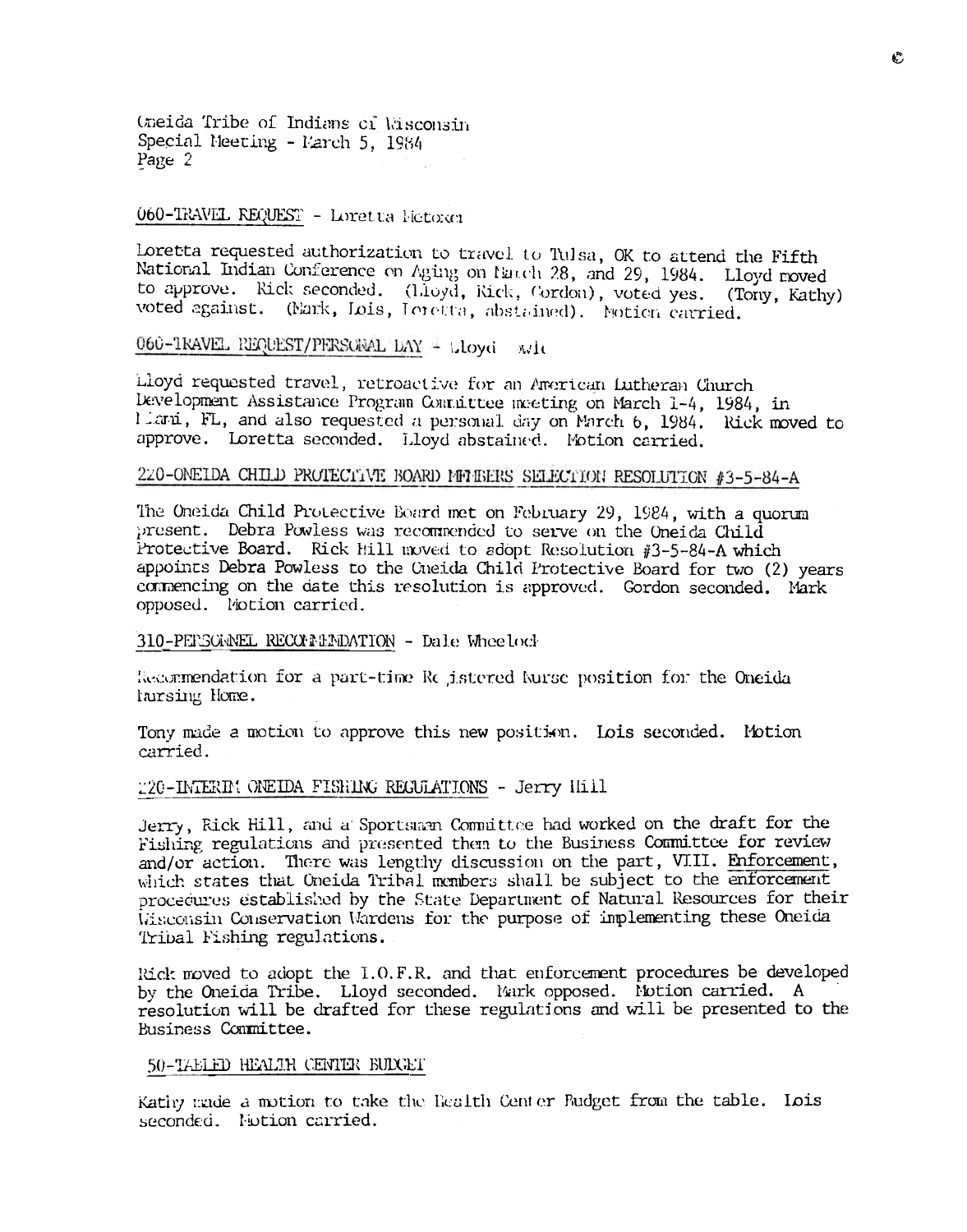Oneida Tribe of Indians of Wisconsin Special Meeting - March 5, 1984 Page 3

#### Health Center Budget (Continued)

Barbara Hill-Hawkins presented a narrative on budget modifications. The following items are recommended changes in the personnel area:

Physician: After comparisons with III's and other Tribal Physician  $\mathbf{1}$ salaries, a salary increase is reconnerded to \$45,000 per year.

Gordon moved to approve the recommendation illoyd seconded. Mark abstained. Motion carried.

Contract Health Clerk: After reviewing the increase in job  $\mathbf{z}$ . responsibilities, the recommendation is to increase this position from Grade 8 to Grade 9.

Mark moved to approve the recommendat (Cordon seconded, Notion carried,

 $3.$ Housekeeper Part-Time/One-Half Position: This position is being requested because of the projected addition to the Health Center

Lois moved to approve this position being in the budget, but that it be rilled only if needed. Rick seconded. Hotion carried.

10:00 A.N. Purcell requested to be excused. Echard Hill chaired the reachinger of the meeting.

lental Assistant (Restored to Full-time): This position was cut as a result budget limitations in the Dental area. With the additional operatory and dentist, more hours are warranted.

Fark moved to approve this recommendation to be included in the budget, but that this be filled only if needed. Kathy seconded. Notion carried.

Clerk/Typist (Full-time for remaining of Fy '84 Contract Year): This  $5.$ position is to assist in the Billing precess and eliminate the backlog that has developed due to the computer change over.

Lithy moved to approve this position for (90) days at Grade 6 Lois seconosc. Mark opposed. Notion carried.

Dental Assistant (Relief position estimated at 12/hrs per/wk):

Loretta made a motion to deny the recommendation. Kathy seconded. Mark opposed. Gordon abstained. Notion carried.

Patient Registration Clerk (Full-time for remaining Fy '84 Contract year)

Fathy moved to approve this position for 90 days. Mark seconded. Motion carried.